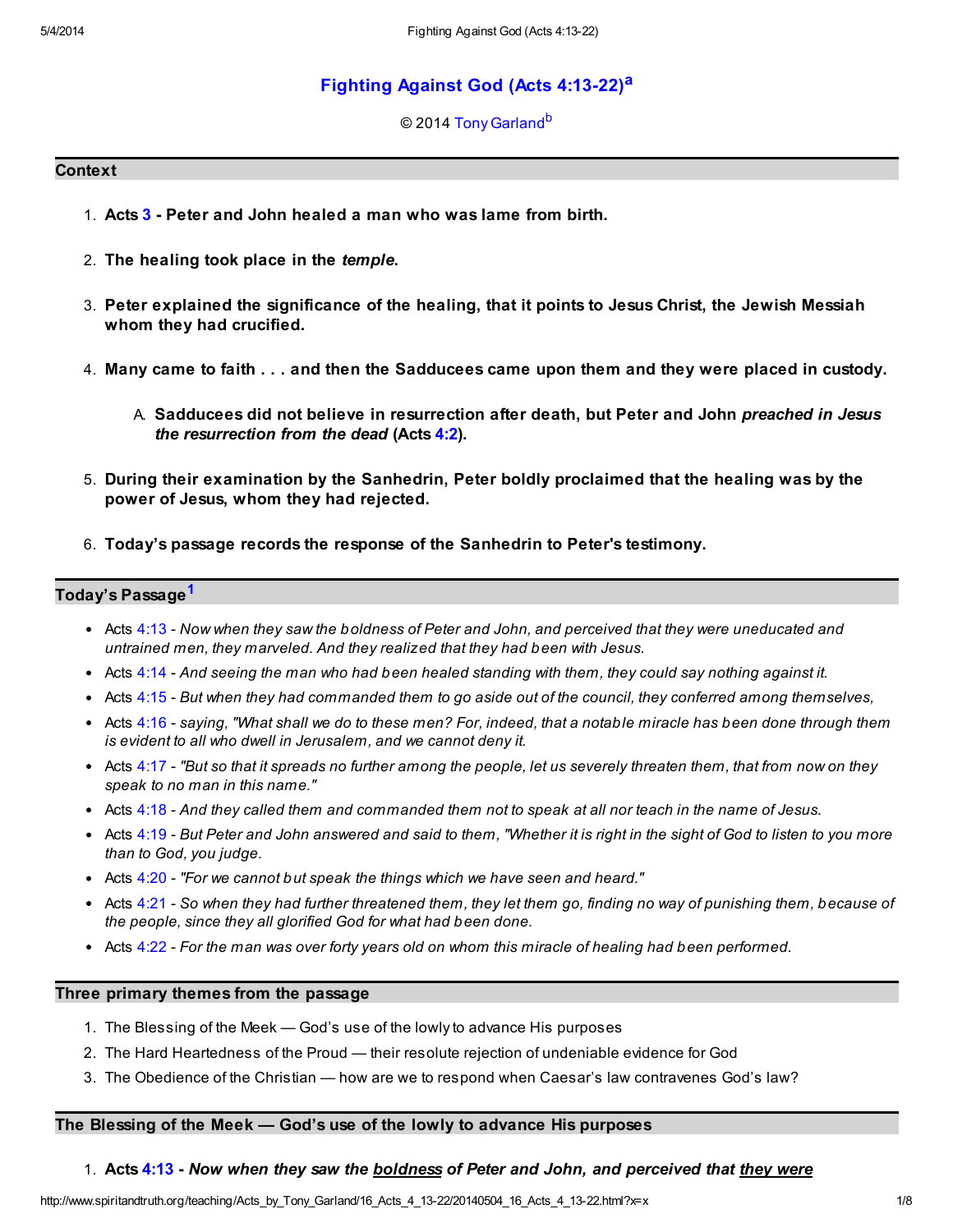uneducated and untrained men, they marveled. And they realized that they had been with Jesus.

- A. uneducated
	- I. Both Peter and John were simple tradesmen: fisherman (Mat. [4:18-21;](http://www.spiritandtruth.org/bibles/nasb/b40c004.htm#Mat._C4V18) Mark [1:18-19\)](http://www.spiritandtruth.org/bibles/nasb/b41c001.htm#Mark_C1V18).
	- II. How was it that their speech had become flavored with the wisdom of God?
	- III. The wisdom of God opposes the wisdom of man, also known as worldly wisdom: the sophisticated and tortured reasoning learned in most academies and so often mistaken for intelligence.
	- IV. Their understanding of the Scriptures was superior to that of the experts of their day: the scribes, Pharisees, and religious leaders.

# B. boldness

- I. What was the source of their great boldness?
- II. FIRST They were convinced that they knew the truth. (Unless a person becomes convinced of the absolute truth of God's Word, he will never exhibit the boldness of John or Peter!)
- III. SECOND They feared God more than the face of man.
	- a. Acts [4:19-20](http://www.spiritandtruth.org/bibles/nasb/b44c004.htm#Acts_C4V19) But Peter and John answered and said to them, "Whether it is right in the sight of God to listen to you more than to God, you judge. For we cannot but speak the things which we have seen and heard."
- IV. THIRD They were indwelt and empowered by the Third Person of the Trinity: the Holy Spirit.
	- a. Now when they bring you to the synagogues and magistrates and authorities, do not worry about how or what you should answer, or what you should say. For the Holy Spirit will teach you in that very hour what you ought to say. (Luke [12:11-12](http://www.spiritandtruth.org/bibles/nasb/b42c012.htm#Luke_C12V11) cf. Mat. [10:18-20;](http://www.spiritandtruth.org/bibles/nasb/b40c010.htm#Mat._C10V18) Mark [13:11\)](http://www.spiritandtruth.org/bibles/nasb/b41c013.htm#Mark_C13V11)
	- b. The preparations of the heart belong to man, But the answer of the tongue is from the LORD. (Pr. [16:1](http://www.spiritandtruth.org/bibles/nasb/b20c016.htm#Pr._C16V1))
- C. they realized that they had been with Jesus
	- I. The saw the "Jesus effect"  $\rightharpoonup$  evident when people are dramatically transformed by their encounter with Jesus
	- II. Whether of high or low station, the effect is undeniable
	- III. Whether originally timid and uneducated, or prideful and sophisticated, having been transformed by Jesus, they exude Godly wisdom, divine clarity, and unstoppable boldness.
	- IV. If you have been born again, you are not who you once were.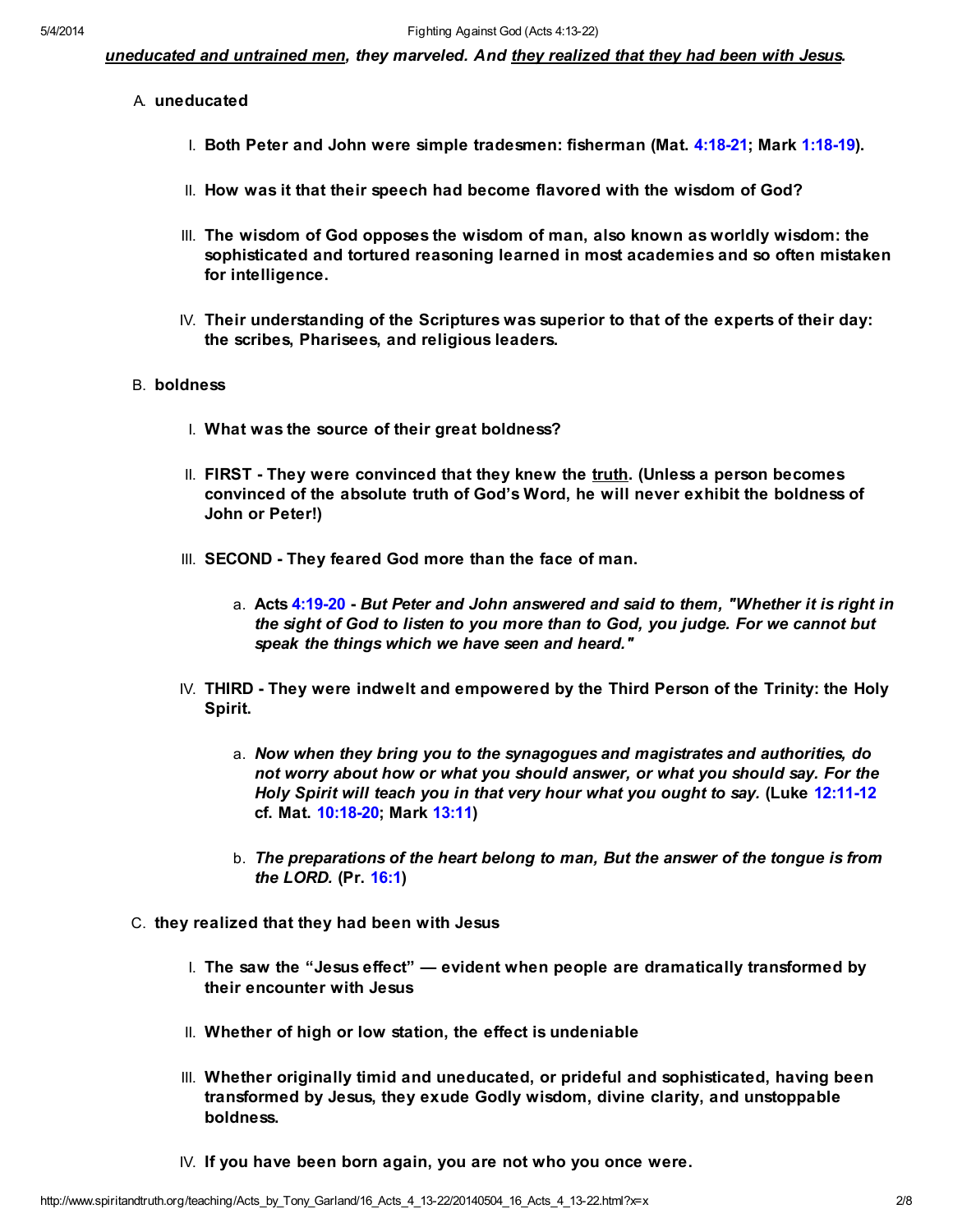- a. Your family saw the change.
- b. Your friends saw the change.
- c. Some asked you about it. Others find it too awkward to acknowledge or deal with.
- d. Some think you've become addled, like Festus in his response to Paul: "Paul, you are beside yourself! Much learning is driving you mad!" (Acts [26:24](http://www.spiritandtruth.org/bibles/nasb/b44c026.htm#Acts_C26V24))
- 2. Jesus said, Blessed are the meek, For they shall inherit the earth. (Mat. [5:5](http://www.spiritandtruth.org/bibles/nasb/b40c005.htm#Mat._C5V5))
	- A. Peter and John were among the meek Jesus spoke of who would inherit the earth.
	- B. Meek =  $\pi$ ραεῖς [*praeis*], "gentle, meek, mild"
	- C. Meekness is highly valued by God:
		- I. Do not let your adornment be merely outward—arranging the hair, wearing gold, or putting on fine apparel— rather let it be the hidden person of the heart, with the incorruptible beauty of a gentle [meek, KJV] and quiet spirit, which is very precious in the sight of God. (1Pe. [3:3-4\)](http://www.spiritandtruth.org/bibles/nasb/b60c003.htm#1Pe._C3V3)
	- D. Meekness is an important attributed of the character of God:
		- I. Tell the daughter of Zion, 'Behold, your King is coming to you, Lowly [Meek, KJV], and sitting on a donkey, A colt, the foal of a donkey.' (Mat. [21:5\)](http://www.spiritandtruth.org/bibles/nasb/b40c021.htm#Mat._C21V5)
		- II. Take My yoke upon you and learn from Me, for I am gentle [meek, KJV] and lowly in heart, and you will find rest for your souls. (Matthew [11:29\)](http://www.spiritandtruth.org/bibles/nasb/b40c011.htm#Mat._C11V29)
- 3. Why does God invest in the meek?
	- A. The meek are more likely to respond to God, to recognize and admit their need: Blessed are the poor [humble] in spirit, for theirs is the kingdom of heaven. (Mat.  $5:3$ )
	- B. The meek are more likely to remain faithful, recognizing that whatever God accomplishes through them is not to their own credit.
		- I. God invests spiritual valuables where they are safest
		- II. This is still the case today: the learned and mighty scholars are blinded by pride, seeking the accolades of men and discourse with fellow academics rather than walking in simplicity and faith toward God.
		- III. This is why we must come to God as little children (Mat. [18:3](http://www.spiritandtruth.org/bibles/nasb/b40c018.htm#Mat._C18V3); Mark [10:15\)](http://www.spiritandtruth.org/bibles/nasb/b41c010.htm#Mark_C10V15), with a simplicity of heart (Acts [2:46](http://www.spiritandtruth.org/bibles/nasb/b44c002.htm#Acts_C2V46)).
	- C. This is why Christianity has never been entrusted into the hands of the powerful and worldly wise. If it had, it would never have survived to our own day.
	- D. Paul, probably the most sophisticated and educated among the Apostles, understood this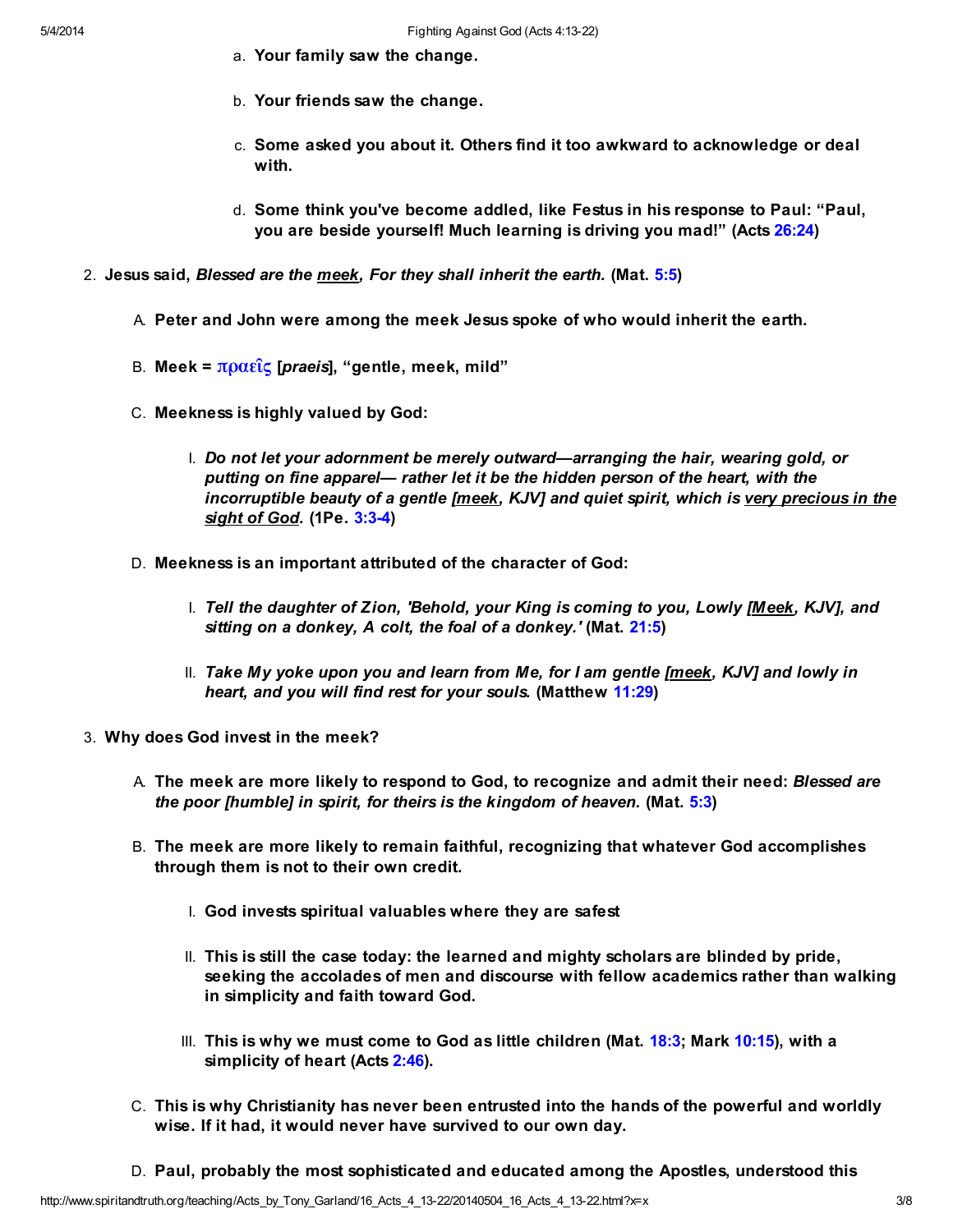### reality:

For you see your calling, brethren, that not many wise according to the flesh, not many mighty, not many noble, are called. But God has chosen the foolish things of the world to put to shame the wise, and God has chosen the weak things of the world to put to shame the things which are mighty; and the base things of the world and the things which are despised God has chosen, and the things which are not, to bring to nothing the things that are, that no flesh should glory in His presence. (1Cor. [1:26-29](http://www.spiritandtruth.org/bibles/nasb/b46c001.htm#1Cor._C1V26))

### The Hard Heartedness of the Proud — their resolute rejection of undeniable evidence for God

- Acts  $4:14$  And seeing the man who had been healed standing with them, they could say nothing against it.
- Acts  $4:16$   $\dots$  For, indeed, that a notable miracle has been done through them is evident to all who dwell in Jerusalem, and we cannot deny it.
- Acts [4:22](http://www.spiritandtruth.org/bibles/nasb/b44c004.htm#Acts_C4V22) For the man was over forty years old on whom this miracle of healing had been performed.
- 1. Notice that they themselves admit the reality which is staring them in the face.
- 2. Unlike the meek, their hearts remain hard, regardless of the reality of the evidence.
- 3. Although they incessantly clamor for evidence, they have no intention of yielding to it: to do so would be to accept God and to submit to His claim on their lives.
- 4. Act as if their problem is one of the *head*, but Scripture reveals it is a problem of the *heart*.
	- A. The fool has said in his heart, "There is no God." (Pr. [14:1;](http://www.spiritandtruth.org/bibles/nasb/b20c014.htm#Pr._C14V1) Ps. [53:1](http://www.spiritandtruth.org/bibles/nasb/b19c053.htm#Ps._C53V1))
	- B. They are like the rich man in Hades who asks Abraham to provide objective evidence to warn his brothers before they too die and come to the same place.
		- I. " . . . he said, 'I beg you therefore, father, that you would send [Lazarus] to my father's house, 'for I have five brothers, that he may testify to them, lest they also come to this place of torment.' "Abraham said to him, 'They have Moses and the prophets; let them hear them.' "And he said, 'No, father Abraham; but if one goes to them from the dead, they will repent.' "But he said to him, 'If they do not hear Moses and the prophets, neither will they be persuaded though one rise from the dead." (Luke [16:27-31\)](http://www.spiritandtruth.org/bibles/nasb/b42c016.htm#Luke_C16V27)
- 5. Examples of undeniable reality which the proud continue to reject in our day.
	- A. Biblical testimony
		- I. Testimony of archaeology to the accuracy of the biblical account
		- II. Uncontrovertable evidence of the reality of God's ability to reveal the future in advance: the reality of prophecy (e.g., Isa. [53](http://www.spiritandtruth.org/bibles/nasb/b23c053.htm#Isa._C53V1) and the Dead Sea Scrolls)
		- III. The historical and global influence of Christianity.
			- a. Is it really sane to attribute the genius and uniqueness of Christianity among the religions of the world to the teachings of a liar, lunatic, or legend?
		- IV. The historical transformation of the Apostles, including Paul, the inveterate enemy of Christ.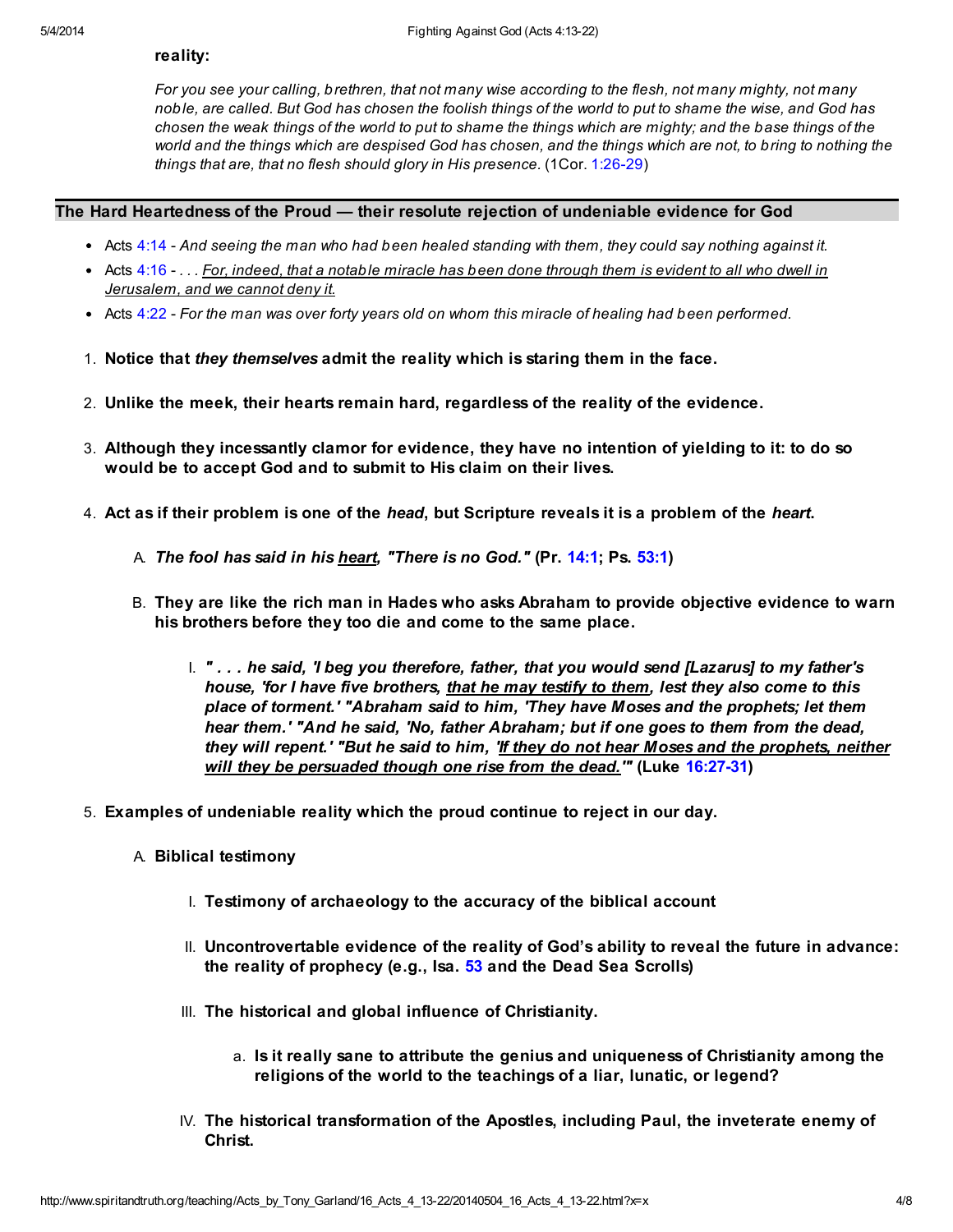V. The history of the Jews, Israel, and Jerusalem and the situation today

- B. Evidence in nature
	- I. The complexity of life itself
		- a. Fantastic design in nature, including at the cellular and genetic level, evidence of intelligence—the only source of information known to the universe.
		- b. The Cambrian explosion: early fossil evidence of a widely varied and sophisticated group of animal life forms with no known precursors.
	- II. Evidence of a global flood
		- a. Marine fossils worldwide, at high elevations
		- b. Thick layers of sediment bearing dramatic evidence of catastrophe
		- c. Similar flood legends in most cultures worldwide
	- III. The nature of man
		- a. The nightly news
		- b. Centuries of opportunities to improve environmental and educational factors, yet sinfulness has not abated one wit
		- c. Our own soul, our inability to achieve righteousness and to live consistently in a way which matches our ideals
	- IV. Psalm [19](http://www.spiritandtruth.org/bibles/nasb/b19c019.htm#Ps._C19V1), Romans [1](http://www.spiritandtruth.org/bibles/nasb/b45c001.htm#Rom._C1V1)
- 6. Just like the members of the Sanhedrin in the passage before us.
	- A. The evidence of God's work is clearly seen, but rejected in what amounts to <u>a denial of</u> reality.
	- B. . . . [men] . . . suppress the truth in unrighteousness, because what may be known of God is manifest in them, for God has shown it to them. For since the creation of the world His invisible attributes are clearly seen, being understood by the things that are made, even His eternal power and Godhead, so that they are without excuse (Rom. [1:18-20](http://www.spiritandtruth.org/bibles/nasb/b45c001.htm#Rom._C1V18))
	- C. As one person observed, "Atheists can't find God for the same reason criminals can't find policemen."[2](#page-7-3)

The Obedience of the Christian — how are we to respond when Caesar's law contravenes God's law?

- <span id="page-4-0"></span>• Acts [4:18](http://www.spiritandtruth.org/bibles/nasb/b44c004.htm#Acts_C4V18) - And they called them and commanded them not to speak at all nor teach in the name of Jesus.
- Acts [4:19](http://www.spiritandtruth.org/bibles/nasb/b44c004.htm#Acts_C4V19) But Peter and John answered and said to them, "Whether it is right in the sight of God to listen to you more than to God, you judge.
- 1. Peter and John openly disobey the religious leaders.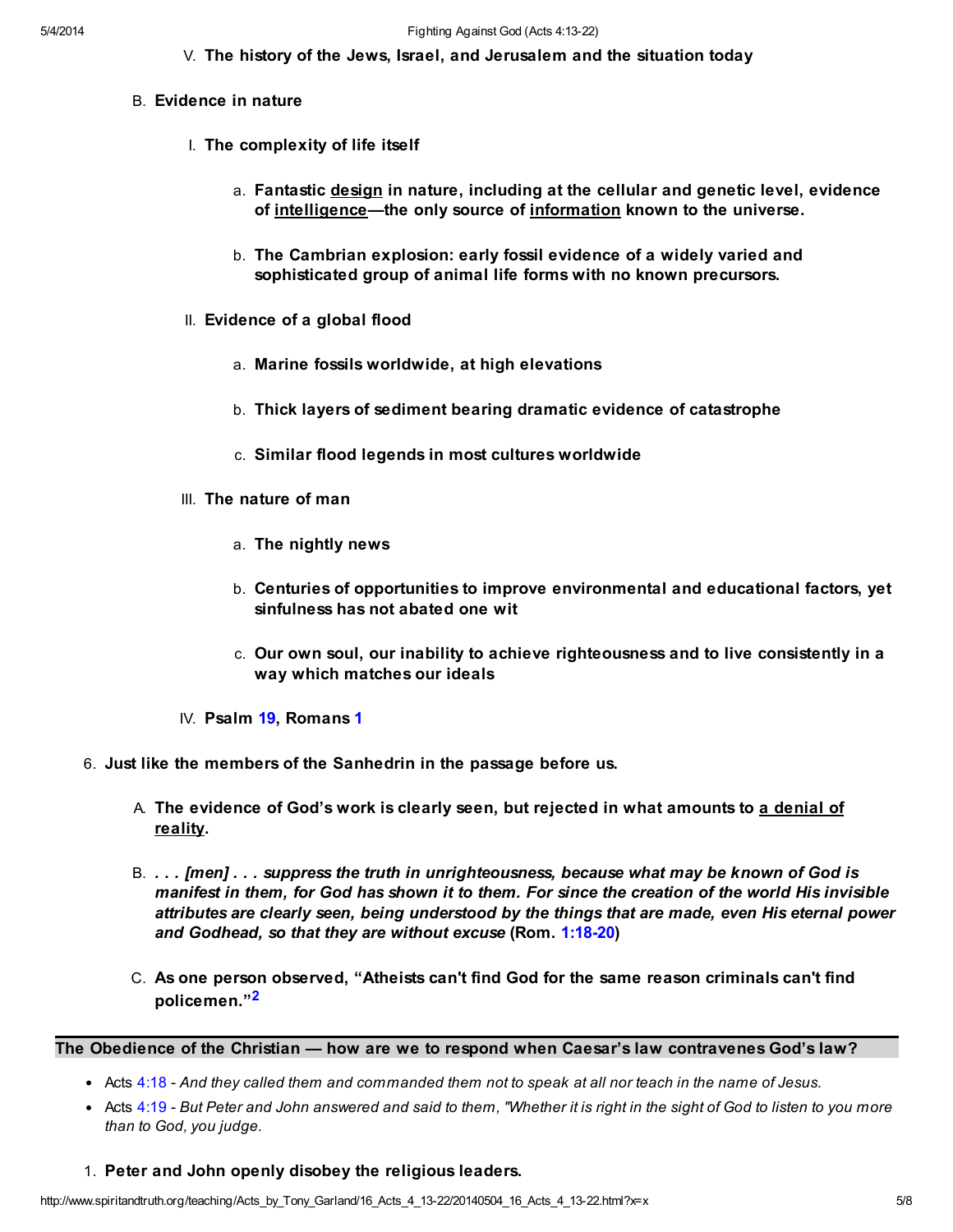- 2. Yet, we know from God's Word that Christians are commanded to obey authorities who are placed in power by God for the purpose of restraining evil (Rom. [13:1-7;](http://www.spiritandtruth.org/bibles/nasb/b45c013.htm#Rom._C13V1) Tit. [3:1;](http://www.spiritandtruth.org/bibles/nasb/b56c003.htm#Tit._C3V1) 1Pe. [2:13,](http://www.spiritandtruth.org/bibles/nasb/b60c002.htm#1Pe._C2V13) [17](http://www.spiritandtruth.org/bibles/nasb/b60c002.htm#1Pe._C2V17); cf. Gen. [9:6;](http://www.spiritandtruth.org/bibles/nasb/b01c009.htm#Gen._C9V6) Deu. [17:9-12](http://www.spiritandtruth.org/bibles/nasb/b05c017.htm#Deu._C17V9); Ecc. [8:12\)](http://www.spiritandtruth.org/bibles/nasb/b21c008.htm#Ecc._C8V12).
- 3. The principle of "Higher Law" when Christians are called to disobey governmental or religious authorities in order to keep God's law, a higher-law.
- 4. The idea is related to the familiar quotation of Jesus, which He gave in reply to a question concerning payment of taxes to Rome: Render therefore to Caesar the things that are Caesar's, and to God the things that are God's. (Mat. [22:21](http://www.spiritandtruth.org/bibles/nasb/b40c022.htm#Mat._C22V21) cf. Mark [12:17;](http://www.spiritandtruth.org/bibles/nasb/b41c012.htm#Mark_C12V17) Luke [20:25\)](http://www.spiritandtruth.org/bibles/nasb/b42c020.htm#Luke_C20V25).
	- A. The things that are Caesar's our duty to the state.
	- B. The things that are God's our duty to God. (This includes our duty to the state, where the state does not require us to violate God's higher law.)
- 5. Many other examples of the principle of higher law can be found in Scripture:
	- A. The Hebrew midwives disobeyed Pharaoh's command to kill the male Jews (Ex. [1:16-21\)](http://www.spiritandtruth.org/bibles/nasb/b02c001.htm#Ex._C1V16).187
	- B. Moses' parents disobeyed Pharaoh's command to kill their male baby, Moses (Ex. [2:2](http://www.spiritandtruth.org/bibles/nasb/b02c002.htm#Ex._C2V2)). This act was referred to as an act of faith (Heb. [11:23\)](http://www.spiritandtruth.org/bibles/nasb/b58c011.htm#Heb._C11V23).
	- C. Shadrach, Meshach, and Abed-Nego refused to bow before the image King Nebuchadnezzar had set up  $(Dan. 3:13+)$  $(Dan. 3:13+)$  $(Dan. 3:13+)$ .
	- D. Daniel refused to stop his daily prayers to God (Dan. [6:10](http://www.spiritandtruth.org/bibles/nasb/b27c006.htm#Dan._C6V10)+).
	- E. Mordecai refused to bow before Haman (Est. [3:2-4\)](http://www.spiritandtruth.org/bibles/nasb/b17c003.htm#Est._C3V2).
	- F. Peter and the apostles defied the same command of the Jewish council a second time, responding, "We ought to obey God rather than men" (Acts [5:29](http://www.spiritandtruth.org/bibles/nasb/b44c005.htm#Acts_C5V29)).
	- G. Believers refuse to worship the beast and his image during the Great Tribulation (Rev. [13:15+](http://www.spiritandtruth.org/bibles/nasb/b66c013.htm#Rev._C13V15); 15:2+; 20:4+).
- 6. In such cases, Christians are personally called to follow God's law and disobey the authorities.
	- A. Since the authority is often civil, we know it as "civil disobedience."
	- B. What are some principles which must hold before we are justified before God in practicing civil disobedience?
		- I. Biblical discernment is needed: many have practiced civil disobedience motivated by laudable goals of social justice, but this is not the Biblical basis for such action.
		- II. Unambiguous The lower law must violate a higher law which is clearly expressed in Scripture: not just a general social principle.
			- a. For example, being forced to sit in the back of a bus, as unjust as that may be, does not biblically qualify as a basis for the Christian to respond in civil disobedience.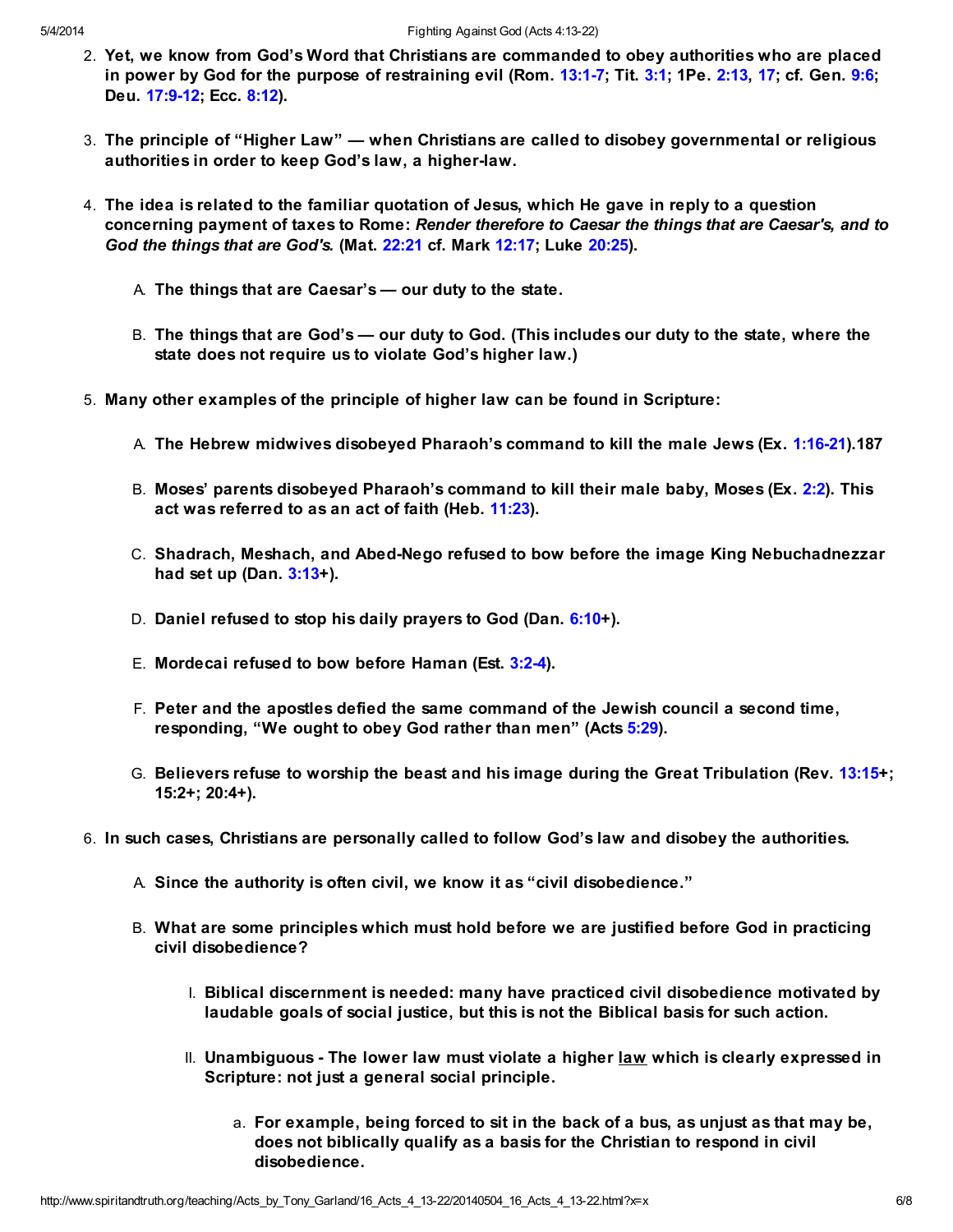- b. An unjust law, in itself, is not adequate Biblical justification for disobeying the government.
- <span id="page-6-0"></span>c. Consider that Romans [13](http://www.spiritandtruth.org/bibles/nasb/b45c013.htm#Rom._C13V1), advocating our submission to civil government, was written by Paul during the reign of one of the more wicked governments of the time: Nero's Rome.<sup>[3](#page-7-4)</sup>
- III. Unavoidable The lower law must directly interfere with the ability of the believer to follow higher law.
	- a. Nebuchadnezzar and the government of Babylon could worship many Gods, choose to erect idols, and do any manner of ungodly things. The faithful Jewish men had no warrant to personally interfere with the ungodly pagan practices of the government they were under.
	- b. Neither Daniel, Shadrach, Meshach, or Abed-Nego embarked upon civil disobedience until they were being forced to personally violate God's law.
	- c. A real world example:
		- i. We are not biblically justified in withholding tax payments to the government simply because the government sponsors or endorses activities which violate God's law (e.g., elects to pay some of those moneys out to support abortion).
		- ii. On the other hand, if we were forced to directly support or practice abortion, then we have biblical grounds for disobedience.
- 7. Potential for Abuse
	- A. Civil disobedience can be readily abused as a tool in the hands of Christian rationalization.
- 8. A very large topic which we can only touch on today.

### Summary

- 1. Three principles highlighted within this passage.
	- A. FIRST: <u>The Blessing of the Meek</u> God blesses and uses the meek, whom he empowers with boldness and the wisdom of God. We should seek to be found among the meek and humble.
	- B. SECOND: The Hard-Heartedness of the Proud The proud suffer from a hard heart which rejects God despite abundance evidence to the contrary. Their claim to objectivity is manifestly and demonstrably false. This is why a work of the Holy Spirit is needed to bring man to his spiritual senses.
	- C. THIRD: The Obedience of the Christian Christian civil disobedience has a well-established Biblical basis. But we must use discernment when determining whether to embark on a path of disobedience to authorities. We must identify clear biblical grounds for our disobedience and determine that we have no other recourse. Disagreement over general civil policy or support for laudable goals of social justice do not, in themselves, constitute sufficient grounds for disobeying the government.

Sun May 4 17:42:20 2014